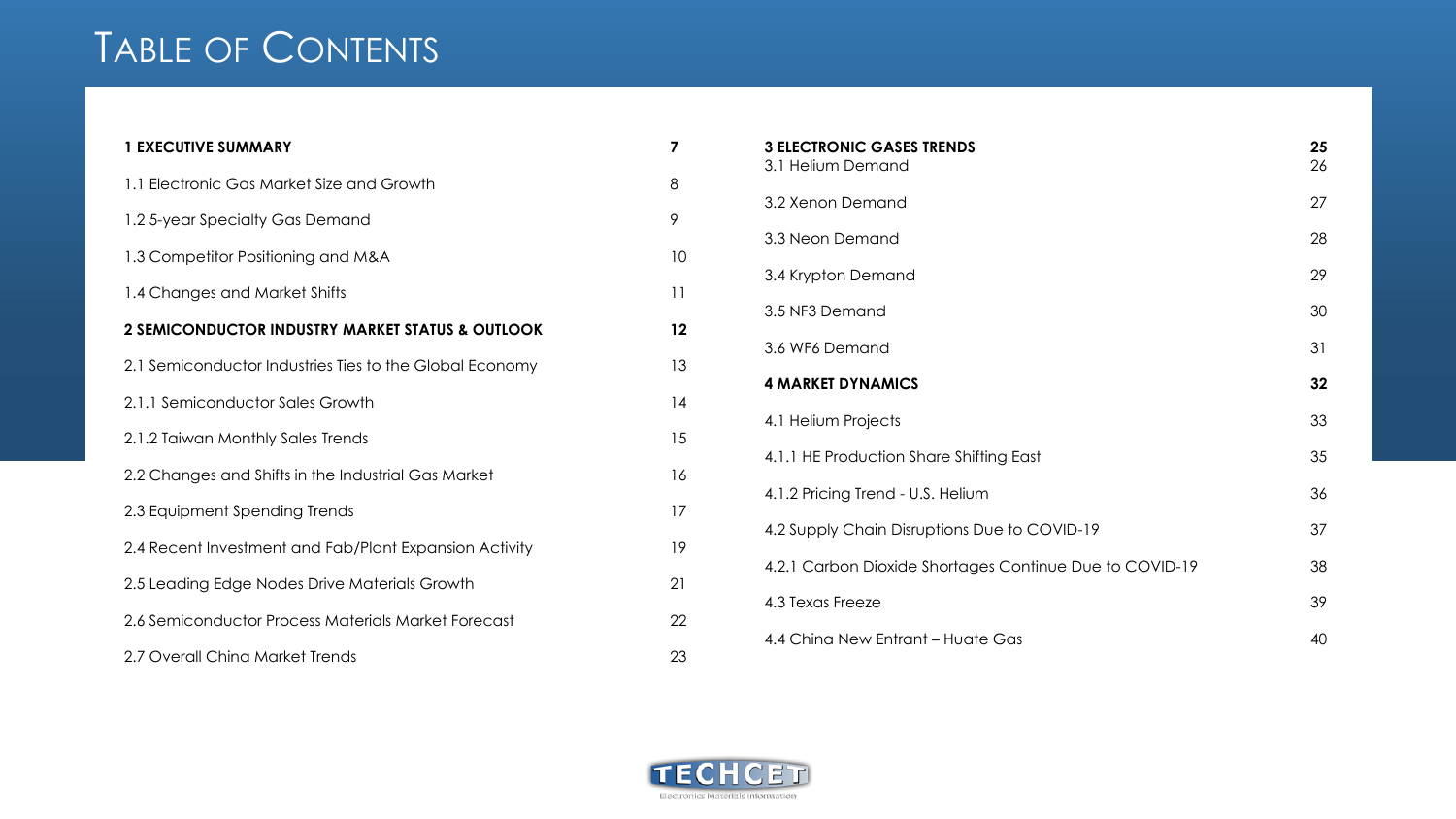## TABLE OF CONTENTS

| <b>5 TECHNOLOGY TRENDS</b>                                      | 41 |
|-----------------------------------------------------------------|----|
| 5.1 Logic and Memory Wafer Forecast                             | 42 |
| 5.2 DRAM Peripheral Transistor High-K Metal Gate (HKMG) and EUV | 43 |
| 5.3 Foundry & Logic Roadmaps                                    | 44 |
| 5.4 Leading Edge Logic Roadmap                                  | 45 |
| 5.5 3DNAND Technology Roadmap                                   | 47 |
| 5.6 China Status Logic, DRAM and NAND                           | 48 |
| <b>6 NON-SEMI MARKET OPPORTUNITIES</b>                          | 49 |
| 6.1 Photovoltaics                                               | 50 |
| 6.2 Flat Panel Display (LCD & G7)                               | 51 |
| 6.2.1 Flat Panel Display Supply/Demand                          | 52 |
| 6.3 Segmentation of Gases for FDP                               | 53 |
| 6.4 Key Takeaways of Non-Semi Market Opportunities              | 54 |

| <b>7 SUPPLIER PROFILES</b>              | 55 |
|-----------------------------------------|----|
| Air Liquide                             | 58 |
| DuPont                                  | 64 |
| Linde                                   | 68 |
| Merck/EMD Electronics                   | 75 |
| Taiyo Nippon Sans Corp                  | 82 |
| <b>Guangdong Huate Gas</b>              | 90 |
| <b>APPENDIX</b>                         | 94 |
| <b>Summary Table M&amp;A Activities</b> | 95 |
|                                         |    |